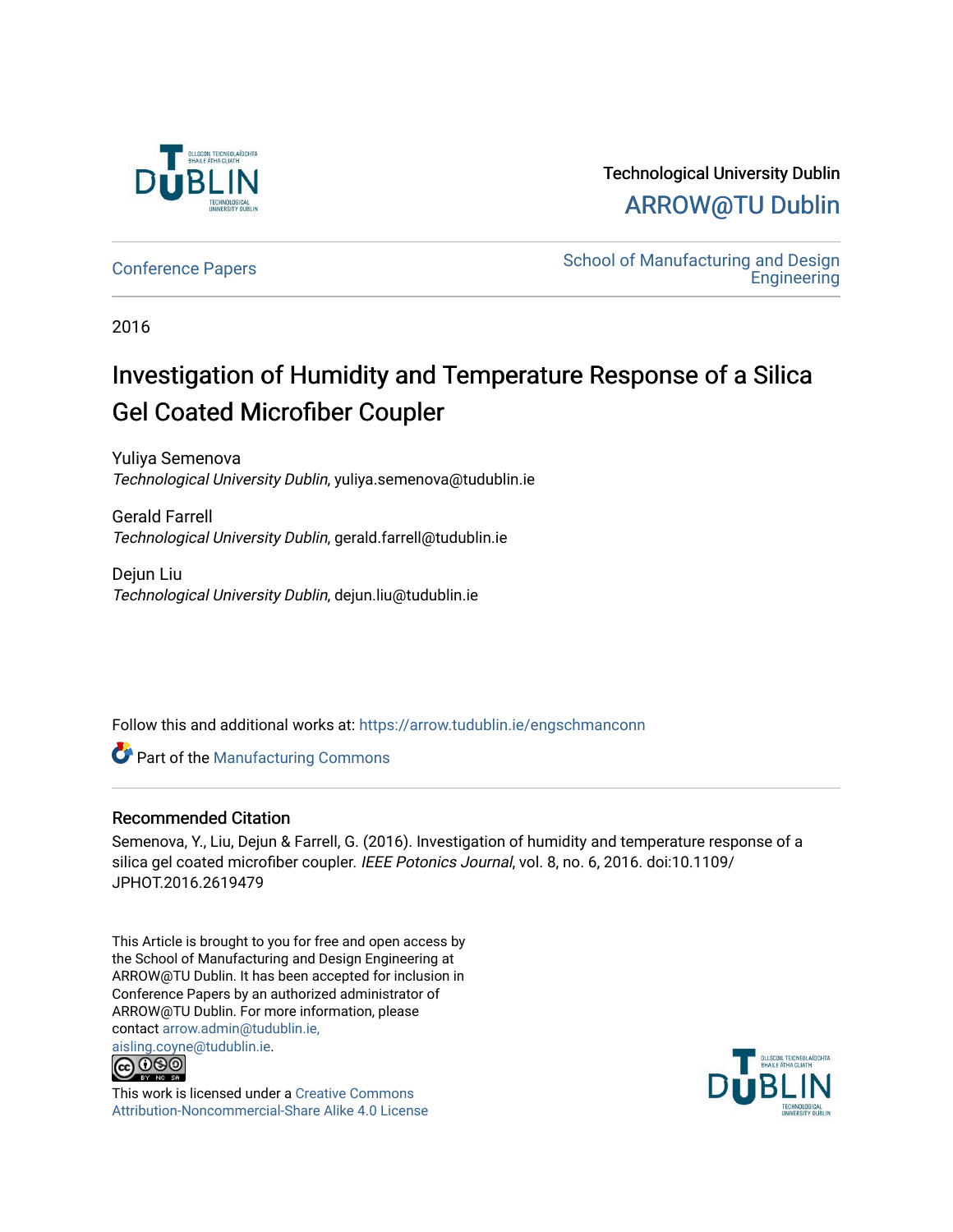



**Open Access**

# **Investigation of Humidity and Temperature Response of a Silica Gel Coated Microfiber Coupler**

**IEEE Photonics Journal** 

**An IEEE Photonics Society Publication** 

**Volume 8, Number 6, December 2016**

**Lei Sun Yuliya Semenova Qiang Wu Dejun Liu Jinhui Yuan Xinzhu Sang Binbin Yan Kuiru Wang Chongxiu Yu Gerald Farrell**

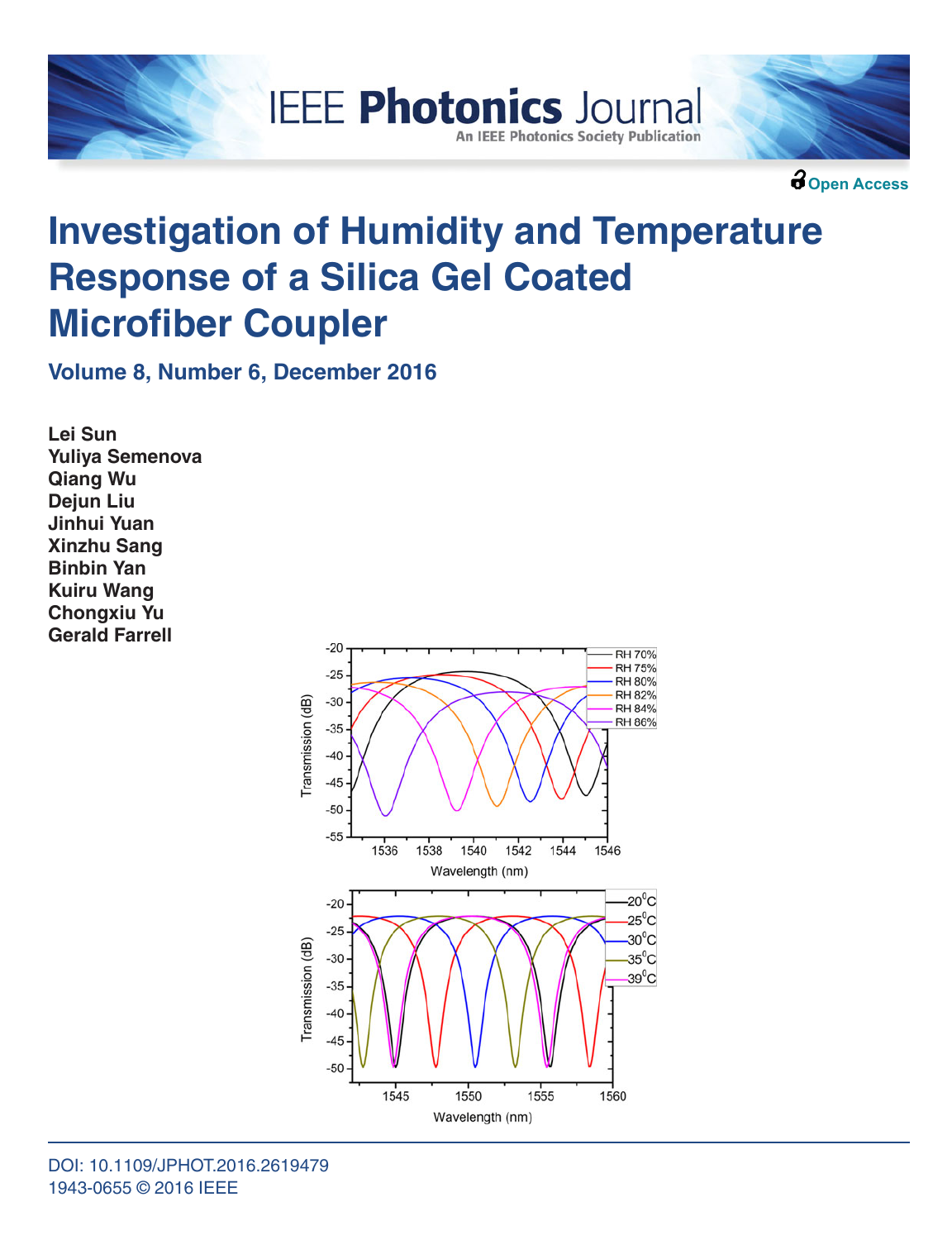# **Investigation of Humidity and Temperature Response of a Silica Gel Coated Microfiber Coupler**

**Lei Sun,**1,2 **Yuliya Semenova,**<sup>2</sup> **Qiang Wu,**1,3 **Dejun Liu,**<sup>2</sup> **Jinhui Yuan,**1,4 **Xinzhu Sang,**<sup>1</sup> **Binbin Yan,**<sup>1</sup> **Kuiru Wang,**<sup>1</sup> **Chongxiu Yu,**<sup>1</sup> **and Gerald Farrell**<sup>2</sup>

<sup>1</sup>State Key Laboratory of Information Photonics and Optical Communications, Beijing<br>University of Posts and Telecommunications, Beijing 100876, China <sup>2</sup>Photonics Research Centre, Dublin Institute of Technology, Dublin 8, Ireland<br><sup>3</sup>Department and Electrical Engineering, Northumbria University, Newcastle Upon Tyne 15 NE1 8ST, U.K.<br><sup>4</sup> Photonics Research Centre, Department of Electronic and Information Engineering, The Hong Kong Polytechnic University, Hong Kong

DOI:10.1109/JPHOT.2016.2619479

1943-0655 © 2016 IEEE. Translations and content mining are permitted for academic research only. Personal use is also permitted, but republication/redistribution requires IEEE permission. See http://www.ieee.org/publications\_standards/publications/rights/index.html for more information.

Manuscript received August 13, 2016; revised October 11, 2016; accepted October 17, 2016. Date of publication October 19, 2016; date of current version November 7, 2016. This work was supported in part by the Government of Ireland Scholarship in the College of Engineering and Built Environment, in part by the National Natural Science Foundation of China under Grants 61307109 and 61475023, in part by the Beijing Youth Top-notch Talent Support Program (2015000026833ZK08), in part by the Natural Science Foundation of Beijing (4152037), in part by the Fund of State Key Laboratory of Information Photonics and Optical Communications, Beijing University of Posts and Telecommunications, China (IPOC2016ZT05), and in part by the Hong Kong Scholars Program 2013 (PolyU G-YZ45). Corresponding author: J. Yuan (e-mail: yuanjinhui81@163.com).

**Abstract:** The humidity and temperature responses of a microfiber coupler (MFC) coated with silica gel are investigated. Two MFC structures with different waist diameters of 2.5 and 3.5 μm were fabricated by fusing and tapering two single-mode fibers using a microheater brushing technique. The influences of the coating thickness and tapered waist diameter on the sensing performance are analyzed. For the proposed sensor with a waist diameter of 2.5  $\mu$ m and 8-layers thick coating, the change in the relative humidity (RH) results in an exponential blueshift with a maximum sensitivity of 1.6 nm/% RH in the range from 70 to 86% RH. In response to the temperature change, the sensor's transmission spectrum redshifts in a linear fashion with an average sensitivity of 0.55 nm/ $^{\circ}$ C in the range from 20 to 40  $^{\circ}$ C. The study is important for the development of the proposed fiber structure as a humidity or temperature sensor.

**Index Terms:** Microfiber coupler, silica gel, humidity response, temperature response.

# **1. Introduction**

Since the first report in 2003 [1], increasing research interest has been shown in optical microfiber/nanowire-based photonic devices. While maintaining the same advantages as conventional optical fibers, microfibers offer a number of outstanding optical and mechanical properties such as large evanescent field, strong light confinement, flexible configurability, and possibility of low-loss interconnections [2]–[4]. Microfibers/nanowires can tightly confine light to a very small area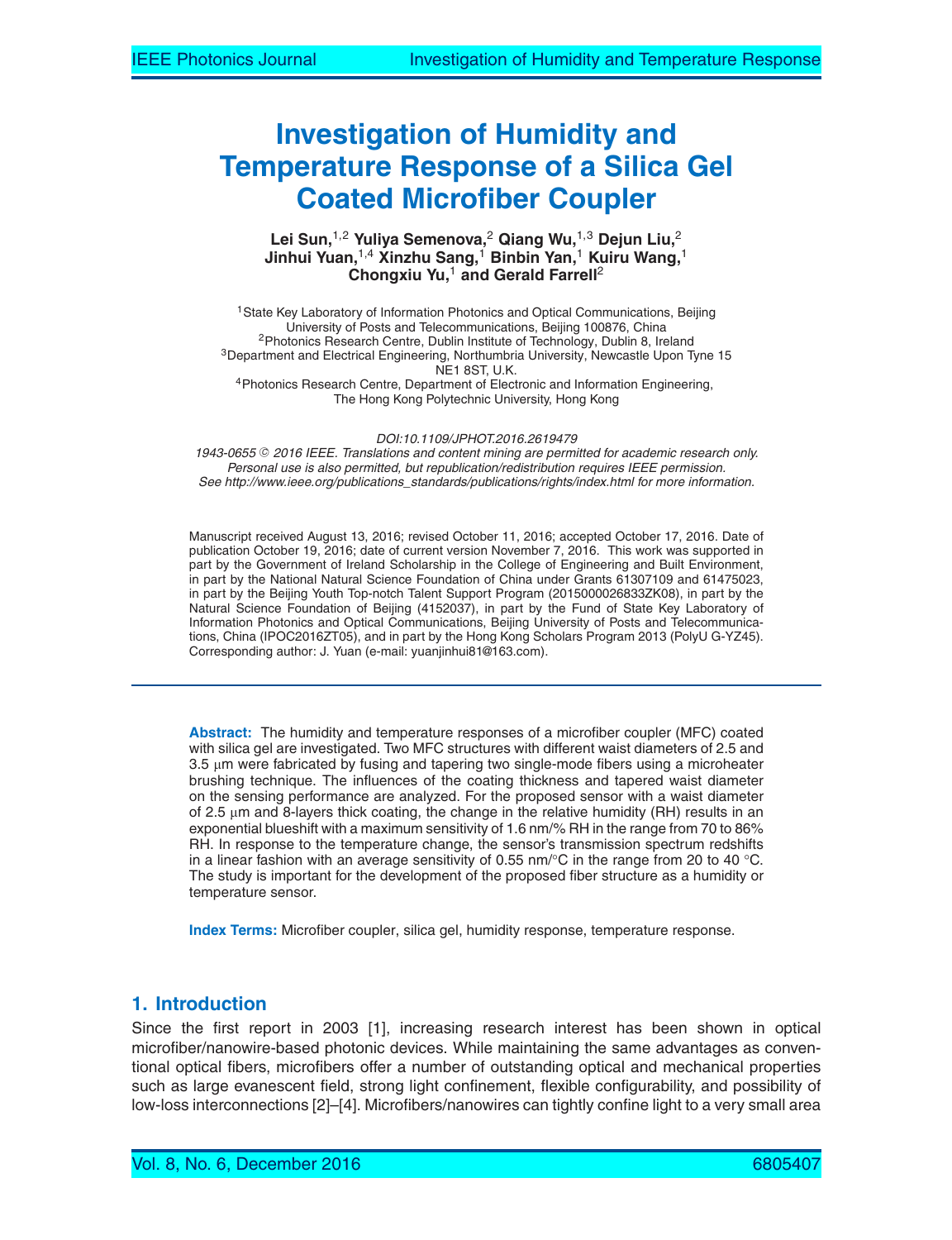

Fig. 1. Schematic diagram of the microfiber coupler fabrication setup.

and can deliver a considerable fraction of power propagating as an evanescent field, which in turn makes such structures sensitive to the surrounding medium [5]–[7].

Microfiber couplers have been successfully used in a range of sensing applications such as refractive index [8], humidity [9] and temperature [10] sensing, etc. Some examples include an MFC based humidity sensor with a polyethylene oxide coating [9] and a temperature sensitive MFC with a thermos-sensitive film overlay [10]. Unlike a microfiber where the environment influences a single evanescent field, the MFC used as a sensor relies on the environment influencing the coupling between two evanescent fields, which is more sensitive to the surrounding medium by comparison to the sensitivity of a single microfiber [11], [12]. In addition, the MFC displays a transmission dip due to the mode coupling so that in sensing applications, interrogation can be undertaken by detecting the dip wavelength shift [13], [14]. This is more reliable than interrogation using measurements of the transmitted power variation, which is necessary when sensing is undertaken by means of a single microfiber.

Silica gel is a kind of transparent material whose porosity and inner structure are affected by humidity, leading to the dependence of its equivalent refractive index on the humidity [15]. A silica gel coated MFC therefore is a good candidate for high sensitivity humidity sensing. In addition, silica gel solutions can be easily coated on the surface of optical fibers due to its moderate viscosity and the match between the silica gel and the optical fiber core, which are made of the same silica material [16].

In this paper, we investigate the temperature and humidity response of a silica gel coated MFC for the first time. Experimental results show that the temperature and humidity sensitivities of the MFC can be enhanced by increasing the coating thickness or decreasing the MFC waist diameter. The spectral dip wavelength shifts exponentially as the RH varies from 70 to 86%. A maximum sensitivity is estimated as 1.6 nm/% RH in the RH range of 84 to 86%. The spectral dip wavelength experiences a linear redshift with the increase of temperature. A maximum sensitivity of 0.55 nm/°C is achieved. In addition, the good linearity of the wavelength shift versus surrounding temperature change offers the possibility of a straightforward temperature correction scheme.

# **2. Microfiber Coupler and Experiment**

#### **2.1. Microfiber Coupler Fabrication**

The MFC was fabricated by tapering and fusing two fibers together at the same time with the microheater brushing technique [17]. Fig. 1 shows a schematic diagram of the fiber tapering set-up. Two standard single-mode fibers (SMF-28, Corning, NY, USA) were slightly twisted together to guarantee that the two fibers stayed in contact during the tapering process. Then the two fibers were fixed on two linear translation stages whose motion was precisely controlled by means of the specially developed software program. A ceramic microheater (CMH-7019, NTT-AT) was used to heat up the fibers to circa 1300  $\degree$ C, and the combination of heating and stretching of the fibers formed a tapered structure. Two MFC sensor samples with tapered waist diameters of 2.5 μm and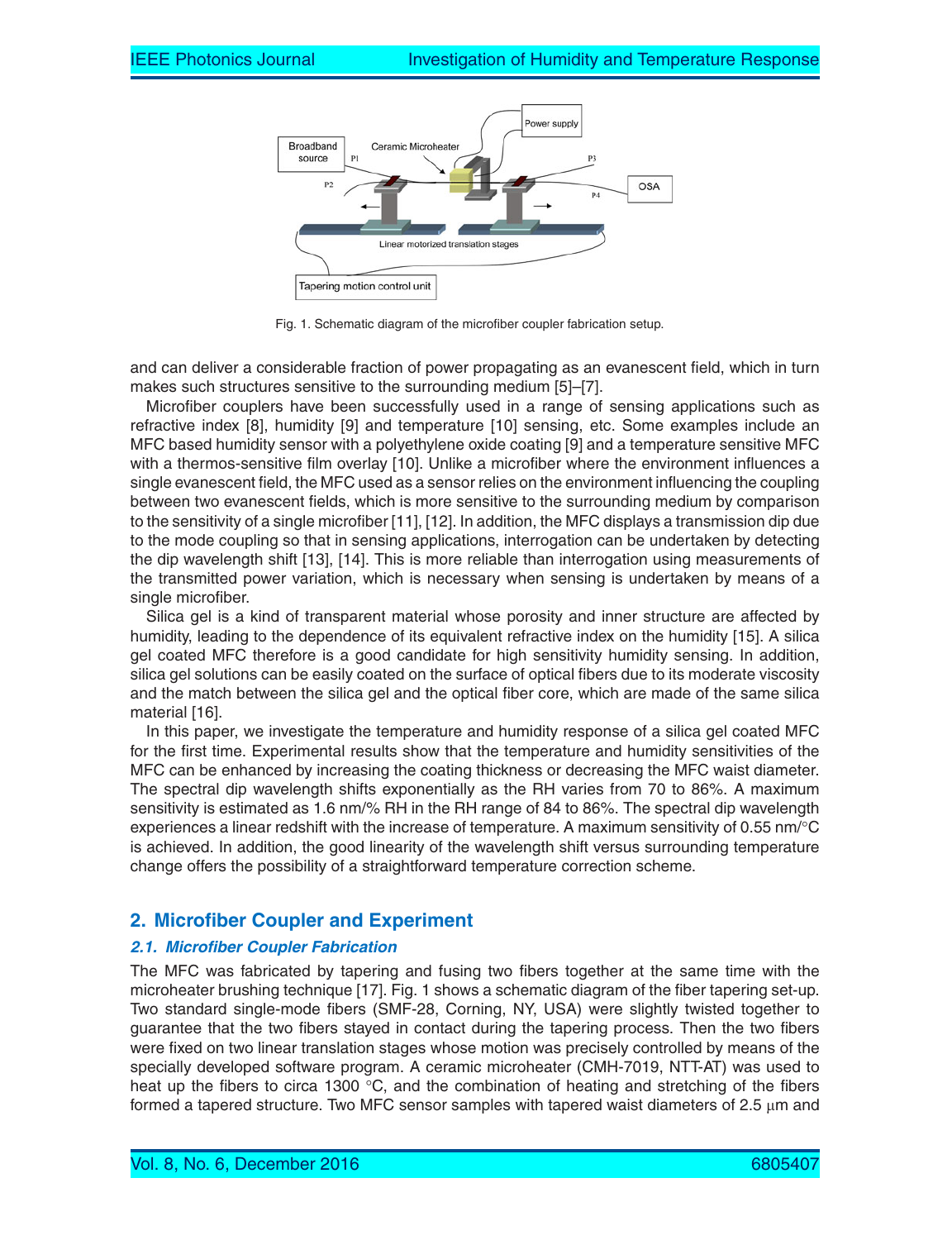

Fig. 2. (a) Schematic diagram of an MFC. (b) SEM image of an MFC sample.



Fig. 3. Experimental set-up used for the temperature and RH measurements.

3.5 μm were fabricated. The two sensor samples are referred to as M-2.5 and M-3.5, respectively. Fig. 2(a) shows the schematic diagram of the MFC structure. For each sensor, the fabricated MFC had a total length of 25 mm which includes a 3 mm long uniform waist region at the center and two 11 mm long transition regions at each end. Fig. 2(b) shows a partial SEM image of one of the MFC samples. From Fig. 2(b), it can be seen that the two microfibers are weakly fused together, offering a higher sensitivity to environmental changes compared with the strongly fused fibers [18].

#### **2.2. Silica Gel Preparation and Coating**

The silica sol solution is an optically transparent glasslike material, which was prepared as follows. 10 ml of tetraethylothosilicate (TEOS) was mixed with 5 ml of ethanol for 20 minutes using a magnetic stirrer, and subsequently, 1 ml of 0.1 mol/L  $H<sub>2</sub>SO<sub>4</sub>$  solution was added and mixing continued for further 100 minutes.

Both sensor samples were fabricated by passing the MFC through a small container with the prepared silica gel using a controlled motorized translation stage. Single-layer coating involves passing the silica gel source from the one end of the MFC to the other end. Previous reports have shown that for other (non-MFC) types of fiber sensors, increasing the thickness of a coating layer on the fiber surface can increase sensitivity to a target measurement [19]. Thus, by repeating the singlelayer coating process, different silica coating thicknesses can be built up. The motorized translation stage could ensure that each single-layer coating was applied with the same coating condition, which contributed to the coating uniformity along the taper fiber and same coating thickness of each layer. It is noted that each coating layer was left to dry for 15 minutes before the next coating was applied. In our work, to investigate the impact of the coating thickness, the sample sensor with 2.5 μm diameter was coated with 3-layers and 8-layers, respectively.

## **2.3. Experimental Set-Up**

Fig. 3 shows the experimental set-up for the sensor characterization. The system consists of a broadband light source (Fiber Coupled SLD, Thorlabs), polarization controller (PC), optical spectrum analyzer (OSA) (86142B, Agilent), and a temperature/humidity controlled chamber (ETS 5003). Relative humidity within the chamber can be controlled in the range of 50–90% RH and temperature in the range of 20–50  $\degree$ C. Each temperature and humidity measurement was recorded five minutes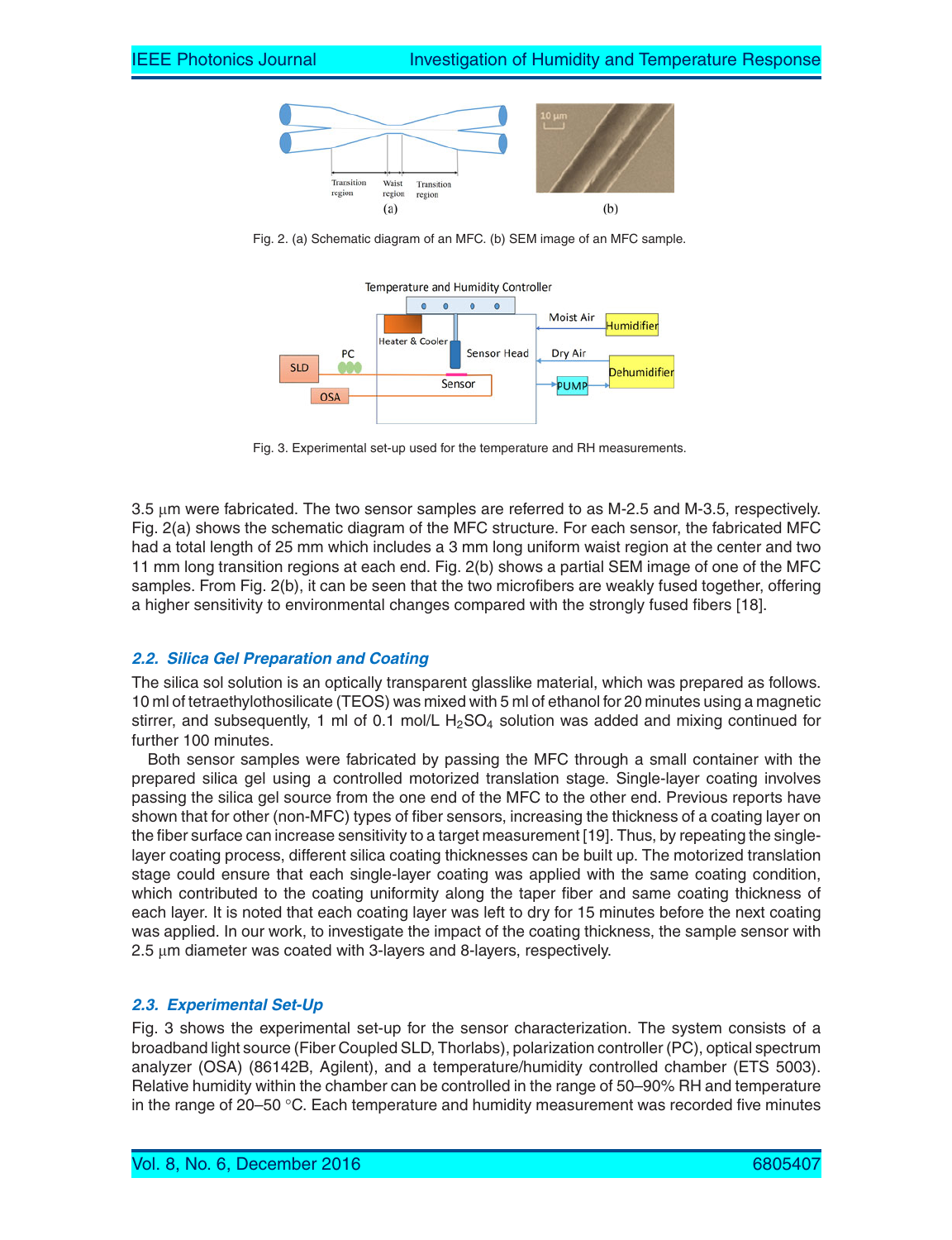

Fig. 4. Transmission spectrum before and after silica gel coating.



Fig. 5. (a) Transmission spectra of the coated MFC at different relative humidity values. (b) Measured wavelength shift versus relative humidity.

after each value was set to ensure the temperature and humidity in the chamber stabilized. An independent electronic probe was used to monitor the actual temperature and humidity in the chamber as a reference.

## **3. Result and Discussion**

Fig. 4 shows the transmission spectra of the uncoated M-2.5 sample sensor and after 8-layers of the silica gel coating were applied to its surface. As expected, the transmission spectrum displays a series of spectral dips, due to the mode interference over the taper length. The application of silica gel causes a decrease in the coupler free spectral range from 11.5 to 10.5 nm because the refractive index of the silica gel modifies the mode interference conditions for the two fused microfibers within the MFC. In addition, an increased optical loss was observed due to the larger scattering loss at the surface of the MFC after coating with the silica gel.

To investigate the humidity dependence of such a sensor, the temperature was set at a constant value of 20 °C in the chamber. Even though decreasing the tapered diameter can increase the sensor's sensitivity, the smaller taper diameter makes the MFC more difficult to handle and more importantly the free spectral range will be reduced correspondingly, which decreases the detection range. Taking into consideration of the trade-off between the sensitivity, detection range, and the stability of the proposed sensor, the diameter of 2.5  $\mu$ m was selected for our experiments. Fig. 5(a) shows the spectral response of the M-2.5 sample sensor at different RH values for the MFC coated with 8-layers of silica gel. It is observed that the wavelength of spectral dips is blue-shifted monotonically as the RH increases from 70 to 86% RH. This phenomenon can be explained by the fact that when the surrounding RH increases, the water vapor content of the air in contact with the coating increases thus causing an increase in the diffusion of water molecules into the coating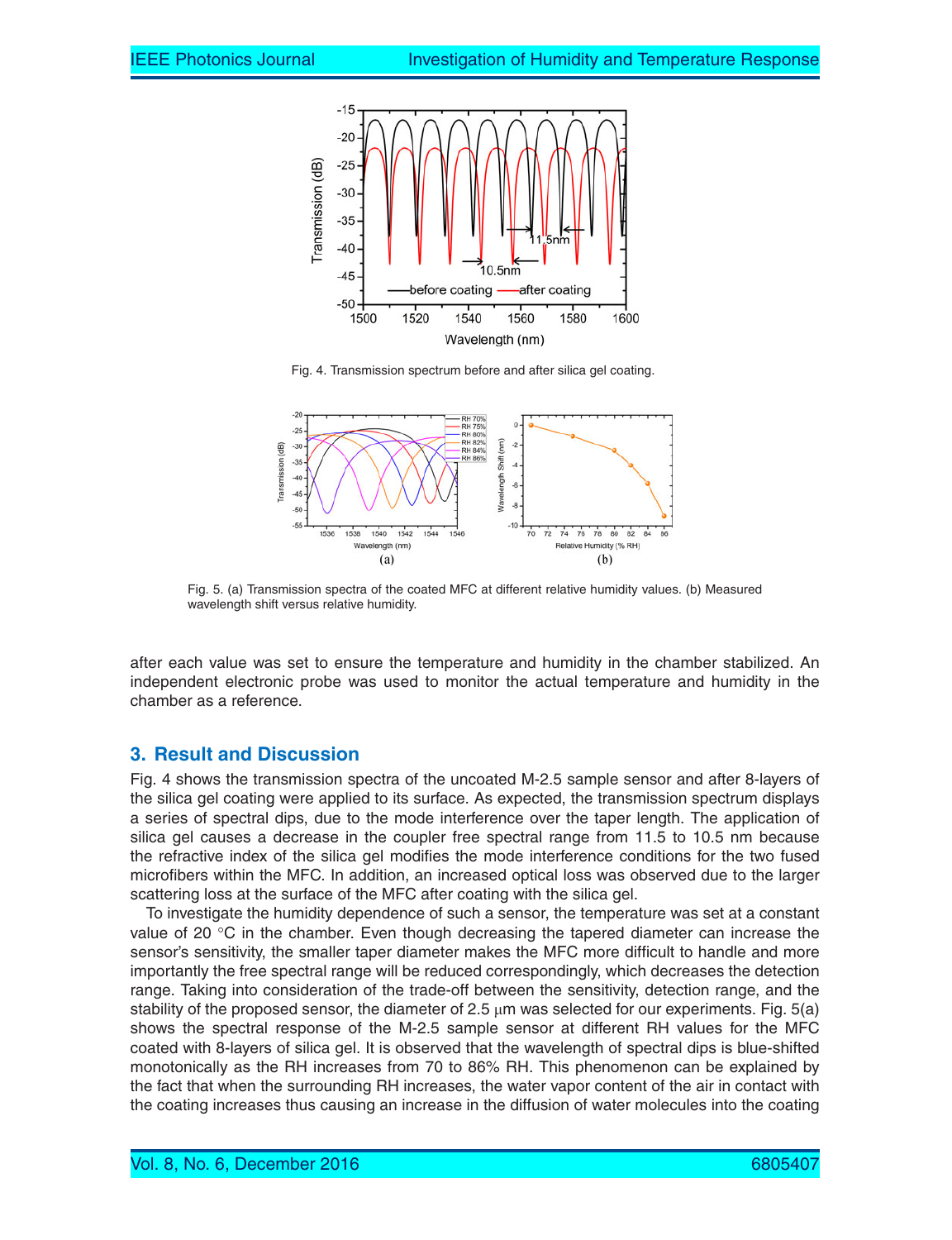

Fig. 6. (a) Transmission spectra of the coated MFC at different temperatures. (b) Spectral position of selected spectral dip versus temperature.



Fig. 7. Wavelength shifts for the two different tapered sample sensors: M-2.5 and M-3.5. (a) In response to humidity and (b) in response to temperature.

which are absorbed by the gel surface [20]. As the silica gel coating absorbs more water from the environment this in turn gives rise to an increase in the effective refractive index of the coating. It is well known that the MFC spectrum undergoes a blueshift when the surrounding refractive index increases [21]. The wavelength shift versus RH change is presented in Fig. 5(b). It is obvious that the dip wavelength shift has an exponential relationship with the RH change. The total wavelength shift is 9 nm when the RH varies from 70 to 86%, and the maximum sensitivity of 1.6 nm/% RH is achieved in the RH range of 84 to 86%.

In order to study the sensitivity to temperature for the proposed sensor at a constant humidity, we used the same sample sensor as in the above humidity experiment: M-2.5 sample with an 8-layer silica coating. During the test, the humidity was set at a constant value of 50% RH (chosen as it is a typical mid-range humidity value) in the chamber and the temperature was gradually raised from 20 to 40 °C. Fig. 6(a) shows several transmission spectra for the MFC coated with 8-layers of silica gel at different temperatures, and Fig. 6(b) illustrates the spectral shift of a selected spectral dip versus temperature. It can be seen that the coupler's spectrum exhibits a linear redshift with temperature with an average sensitivity of ∼0.55 nm/°C in the temperature range of 20 to 39 °C. This is likely due to the fact that increasing temperature stimulates water molecules desorbing into the vapor phase [22], which results in a decrease of the refractive index of the silica gel.

It is known that the sensitivity of an MFC to the local environment depends on the tapered waist diameter. However, if the change in the sensitivity due to the tapered diameter is high, this will present problems with repeatability when fabricating many devices on a larger scale. In order to investigate the influence of fabrication error on the sensitivity of the proposed senor, two tapered waist diameters of 2.5 μm (M-2.5) and 3.5 μm (M-3.5) were selected in the experiments. This allows fabrication error of  $\pm 0.5$  μm for a fiber taper waist of 3 μm, which is reasonable for most optical fiber tapering systems. Using the M-2.5 and M-3.5 sample sensors, we carried out a series of experiments to investigate the dependence of both humidity and temperature sensitivities on the tapered waist diameter. Both sensor samples had 8-layers of silica gel coating. Figs. 7(a) and 7(b) show the wavelength shifts versus the humidity and temperature changes, respectively, for the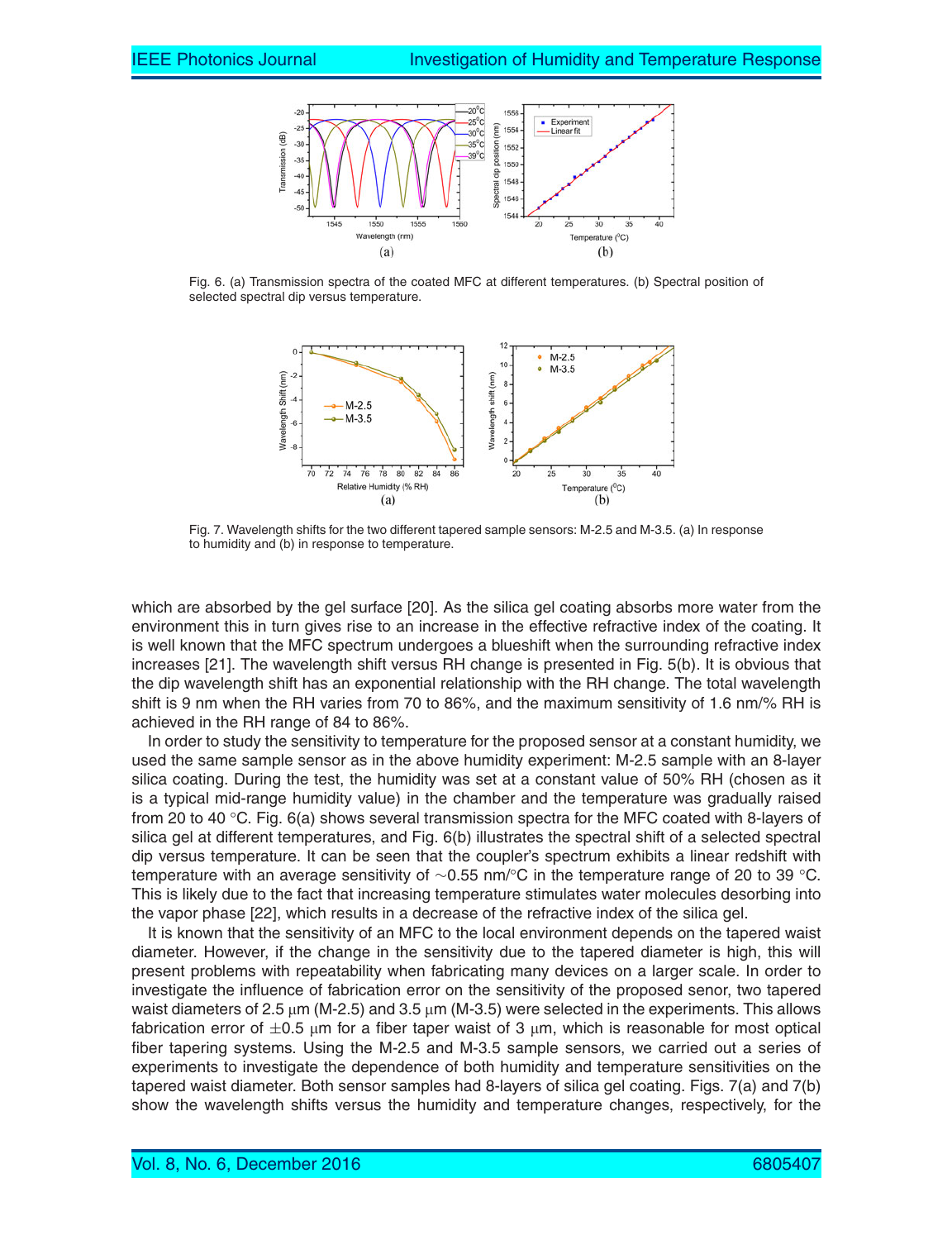

Fig. 8. (a) Measured wavelength shift versus humidity for different coating thicknesses. (b) Measured wavelength shift versus temperature for different coating thicknesses.

M-2.5 and the M-3.5 samples. As seen from Fig. 7(a), the humidity sensitivity increases marginally as the tapered waist diameter decreases, and the same phenomena can also be observed for the temperature sensitivity, as shown in Fig. 7(b). This could be explained by the fact that the sensor with a smaller waist diameter has a larger portion of transmitted light energy within its evanescent field and thus there is a more efficient interaction with the surrounding environment. Thus, the change in the refractive index of the ambient material has a greater effect on the wavelength shift. However, the decrease in humidity sensitivity, which is induced by the increase in the tapered waist diameter from 2.5 to 3.5  $\mu$ m (a diameter change of 40%) at an RH of 82%, is only about 6% at a temperature of 35 °C. In contrast, the decrease in temperature sensitivity is about 7% when the diameter change is 40% under the same temperature. It can thus be concluded that while the MFC tapered diameter does influence the sensitivity, this influence is low, which indicates that the sensor design is relatively insensitive to tapered diameter, which bodes well for ease of fabrication.

To investigate the impact of the coating thickness, we carried out a series of experiments for the M-2.5 sample sensor. Fig. 8(a) shows the measured wavelength shift of the M-2.5 sample sensor with two different coating thicknesses (3-layers and 8-layers coating) for different relative humidity values. The results show that a thicker silica gel coating leads to a larger wavelength shift. For the thicker coating thickness, the change of the refractive index of the gel is stronger, so the sensitivity is higher. The wavelength shifts are 5.3 and 9 nm, respectively, when the environmental humidity changes from 70 to 86%, which show that the sensitivity of 8-layers coated sensor is better than that of 3-layers coated sensor. This result indicates that it is possible to control the inherent sensitivity of the sensor by controlling the coating thickness.

Fig. 8(b) shows the measured wavelength shift of M-2.5 sample sensor with two different coating thicknesses (3-layers and 8-layers) at different temperatures. When the temperature increases, for the sensor with a thicker coating, more water molecules will be desorbed from the silica gel, leading to a larger wavelength shift compared to that of the sensor with a thinner coating. The results indicate that the coating thickness influences both sensitivity to humidity and temperature. It is worth noting that temperature response shows good linearity. The linear temperature dependence is very important for developing the temperature correction scheme when the proposed device is used for humidity sensing in variable temperature environments.

# **4. Conclusion**

In summary, the humidity and temperature responses of the proposed sensor based on the silica gel coated microfiber coupler are demonstrated. The change in the refractive index of the silica gel coating induced by the changes in the surrounding relative humidity and temperature lead to a spectral shift of the sensor's transmission. Both the relative humidity sensitivity and temperature sensitivity are influenced by the MFC waist diameter and the coating thickness, but the influence of the tapered waist diameter is less significant, which is useful as it points to relaxed tolerances for